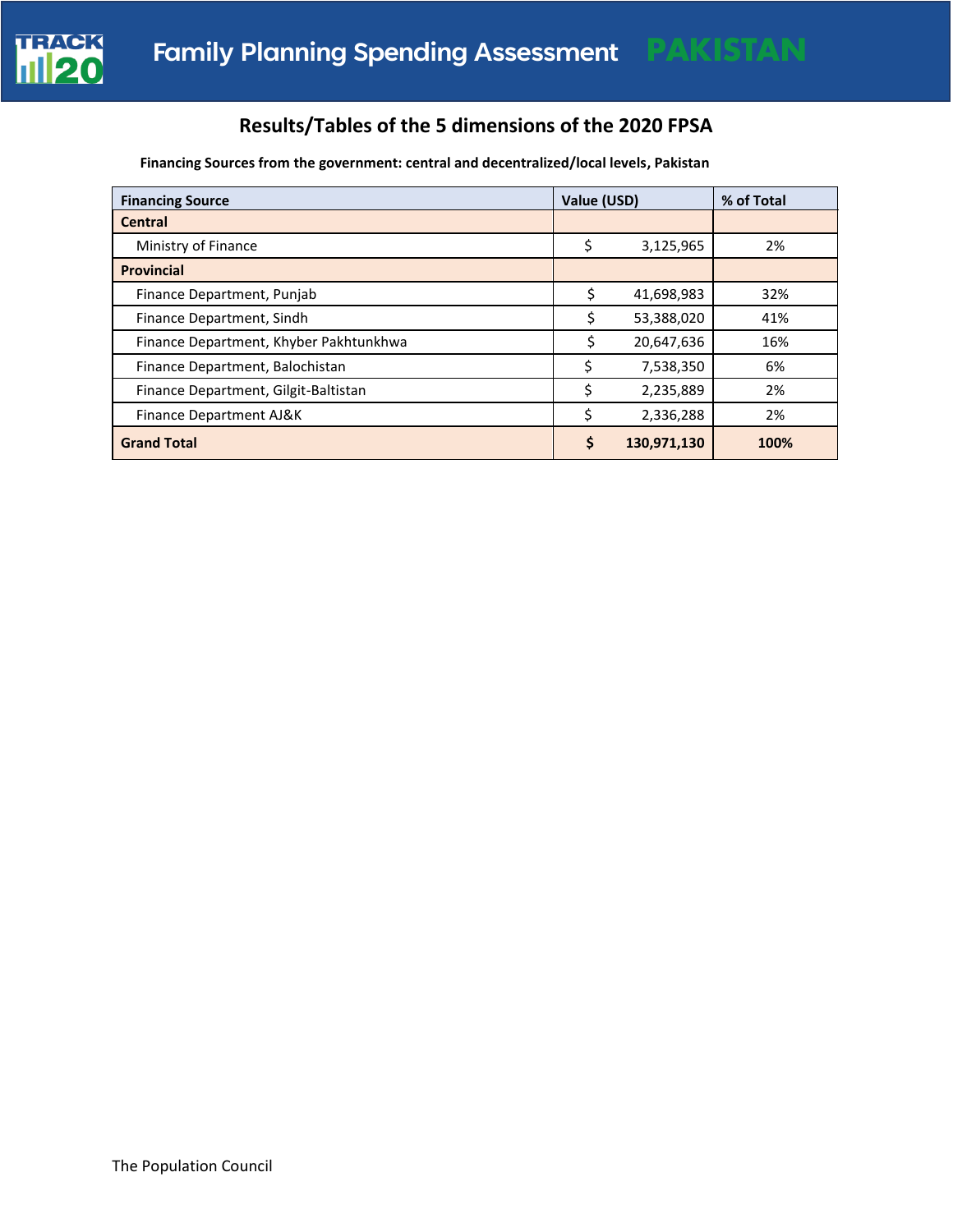

| <b>Financing Source</b>           | Value (USD)      | % of Total |
|-----------------------------------|------------------|------------|
| <b>International</b>              |                  |            |
| FCDO (UK)                         | \$<br>9,976,997  | 17.1%      |
| <b>IPPF</b>                       | \$<br>6,693,548  | 11.5%      |
| <b>USAID</b>                      | \$<br>4,322,829  | 7.4%       |
| <b>BMGF</b>                       | \$<br>4,154,442  | 7.1%       |
| <b>DKT Global Grant</b>           | \$<br>4,044,189  | 6.9%       |
| DFAT (Australia)                  | \$<br>3,942,331  | 6.8%       |
| <b>MSI UK</b>                     | \$<br>3,419,300  | 5.9%       |
| The Rotary Foundation             | \$<br>3,280,798  | 5.6%       |
| <b>UNFPA</b>                      | \$<br>3,119,279  | 5.3%       |
| Susan Thompson Buffet Foundation  | \$<br>2,915,449  | 5.0%       |
| <b>US Private Foundation</b>      | \$<br>2,443,607  | 4.2%       |
| <b>KFW</b>                        | \$<br>2,398,405  | 4.1%       |
| <b>DFATD-GAC</b>                  | \$<br>134,994    | 0.2%       |
| Palladium International           | \$<br>102,746    | 0.2%       |
| <b>WHO</b>                        | \$<br>90,000     | 0.2%       |
| <b>Grand Challenges Canada</b>    | \$<br>86,367     | 0.1%       |
| <b>World Bank</b>                 | \$<br>80,975     | 0.1%       |
| Other International Organizations | \$<br>219,852    | 0.4%       |
| Local                             |                  |            |
| Not-for-profit institutions       | \$<br>6,441,876  | 11.0%      |
| Agha Khan Health Services         | \$<br>258,030    | 0.4%       |
| Khushhali Bank                    | \$<br>196,207    | 0.3%       |
| <b>Grand Total</b>                | \$<br>58,322,220 | 100.0%     |

## **Financing Sources from the Non-Profit Institutions: central and decentralized/local levels, Pakistan**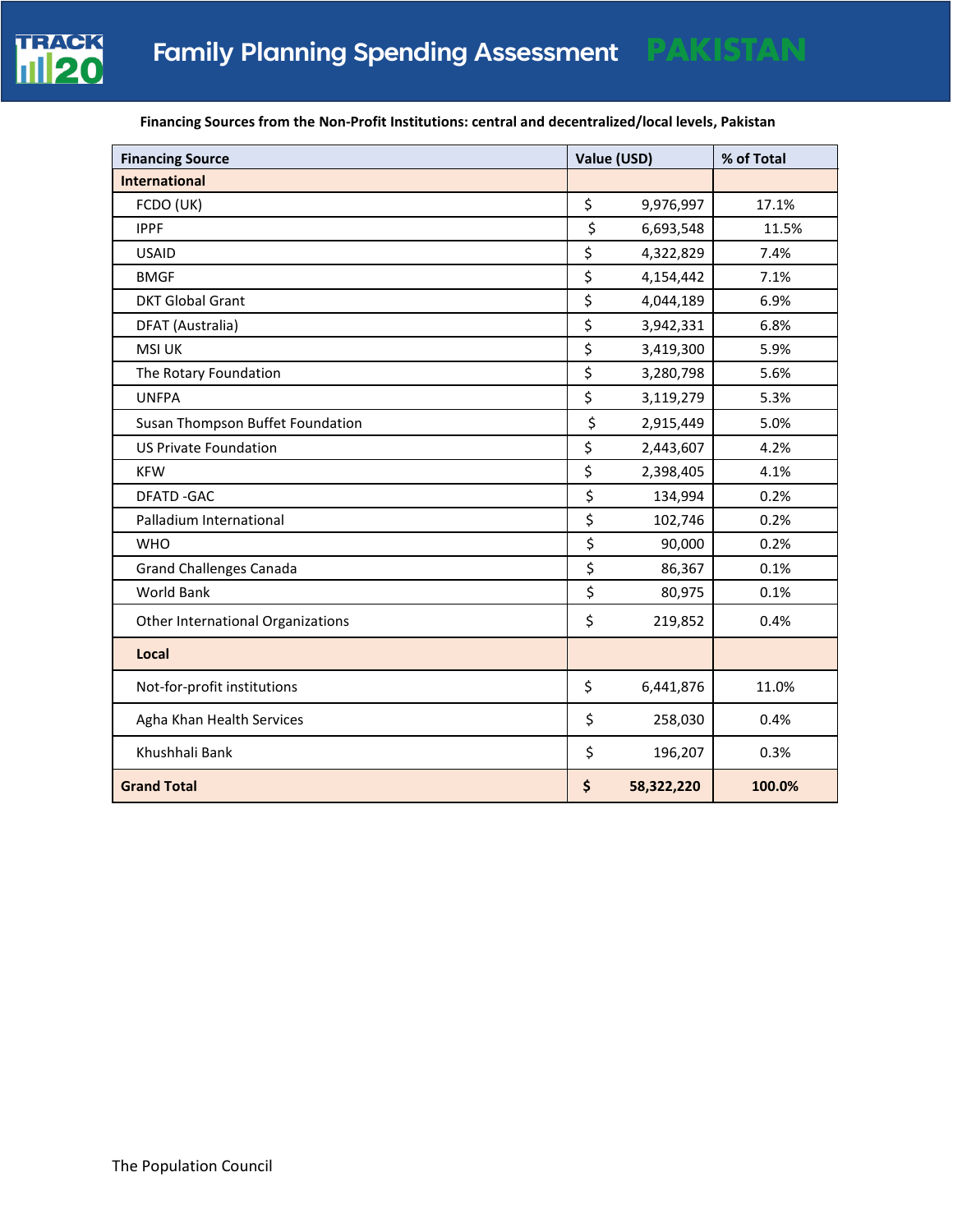

| <b>Financing Source</b>               | Value (USD)       | % of Total |
|---------------------------------------|-------------------|------------|
| <b>Central</b>                        |                   |            |
| MNHSR&C                               | \$<br>2,632,451   | 1.5%       |
| Ministry of planning & Reforms        | \$<br>84,969      | 0.0%       |
| <b>Provincial</b>                     |                   |            |
| <b>Population Welfare Departments</b> | \$<br>87,973,496  | 49.8%      |
| Departments of Health                 | \$<br>33,828,445  | 19.2%      |
| Punjab Population Innovative Fund     | \$<br>1,217,540   | 0.7%       |
| <b>Non-Profit Institutions</b>        |                   |            |
| International and National NGOs       | \$<br>28,545,386  | 16.2%      |
| Social Marketing Organizations        | \$<br>16,989,300  | 9.6%       |
| <b>UN Organizations</b>               | \$<br>5,320,422   | 3.0%       |
| <b>Total (Public + NPIs)</b>          | \$<br>176,592,009 | 100%       |

# **Family planning expenditures by financing agents (Public and Private) in 2020, Pakistan**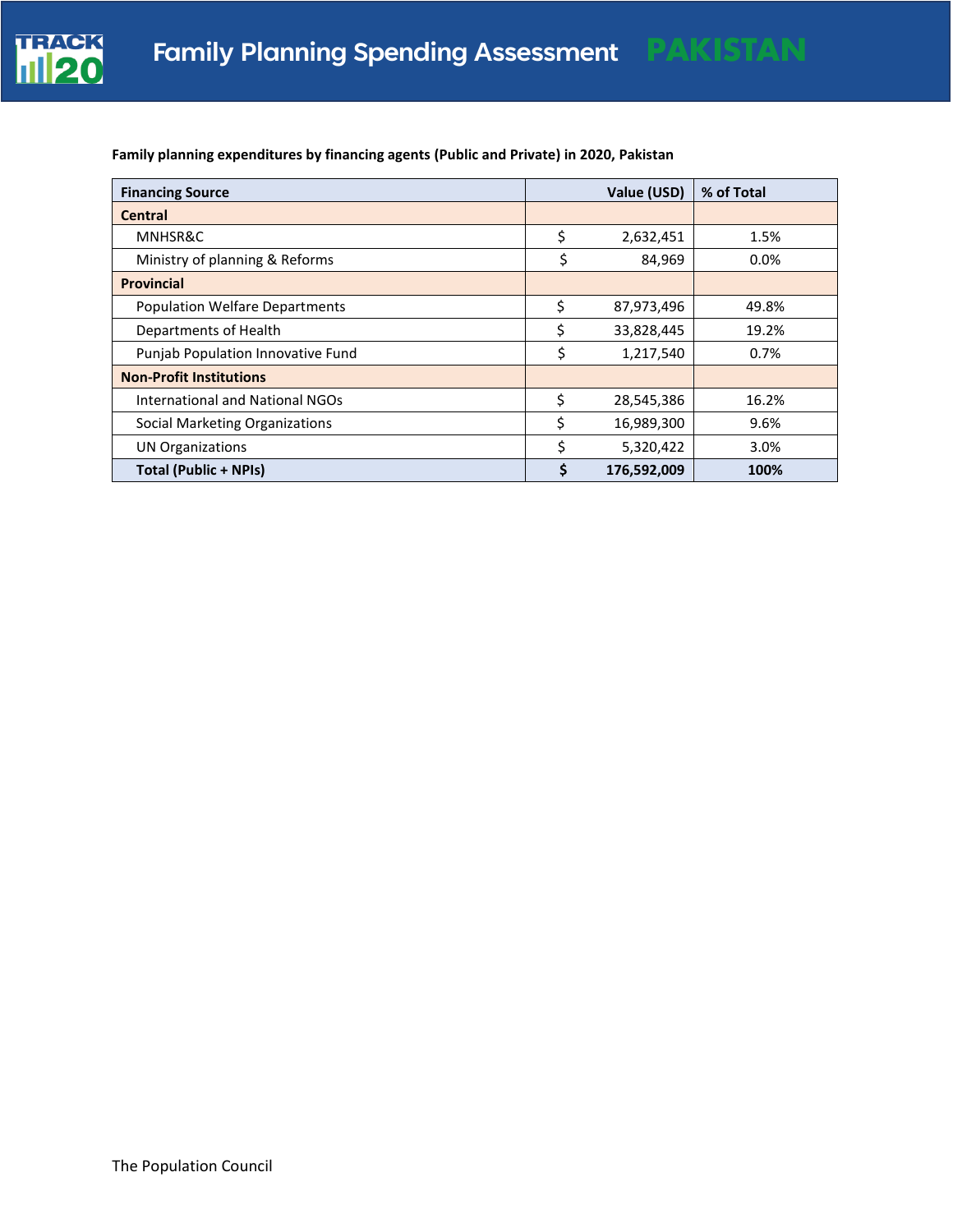

## **Family planning expenditures by provider type in 2020, Pakistan**

| <b>Provider</b>                                                                        | Value (USD)      | % of total |
|----------------------------------------------------------------------------------------|------------------|------------|
| <b>Central level</b>                                                                   |                  |            |
| Ministry of National Health Services Regulation and Coordination                       |                  |            |
| <b>Population Program Wing</b>                                                         | \$<br>797,093    | 0.45%      |
| Central Warehouse and Supplies<br>$\overline{\phantom{a}}$                             | \$<br>153,914    | 0.09%      |
| National Institute of Population Studies<br>$\overline{\phantom{a}}$                   | \$<br>339,936    | 0.19%      |
| National Research Institute of Fertility Care                                          | \$<br>236,868    | 0.13%      |
| District Health, Islamabad Capital Territory<br>$\overline{\phantom{a}}$               | \$<br>36,518     | 0.02%      |
| National Program for Primary Health and Family Planning<br>$\overline{\phantom{a}}$    | \$<br>148,226    | 0.08%      |
| Population Welfare Department, Islamabad Capital Territory<br>$\overline{\phantom{a}}$ | \$<br>919,895    | 0.52%      |
| Ministry of Planning Development & Special Initiatives                                 | \$<br>29,448     | 0.02%      |
| Pakistan Bureau of Statistics                                                          | \$<br>55,521     | 0.03%      |
| <b>Subnational/provincial level</b>                                                    |                  |            |
| Department of Health                                                                   |                  |            |
| Integrated Health Program                                                              | \$<br>7,515,515  | 4.26%      |
| Maternal, Newborn and Child Health<br>$\overline{\phantom{m}}$                         | \$<br>41,898     | 0.02%      |
| National Program for Primary Health and Family Planning<br>$\overline{\phantom{m}}$    | \$<br>3,473,991  | 1.97%      |
| Primary & Secondary Health Facilities                                                  | \$<br>3,117,767  | 1.77%      |
| Reproductive, Maternal, Newborn and Child Health                                       | \$<br>19,679,274 | 11.14%     |
| <b>Population Welfare Department</b>                                                   | \$<br>87,973,496 | 49.82%     |
| <b>Punjab Population Innovative Fund</b>                                               | \$<br>1,217,540  | 0.69%      |
| <b>Non-Profit Institutions</b>                                                         |                  |            |
| <b>INGOs</b>                                                                           | \$<br>17,038,506 | 9.65%      |
| Local NGOs                                                                             | \$<br>11,506,881 | 6.52%      |
| Social Marketing Organizations                                                         | \$<br>16,989,300 | 9.62%      |
| <b>UN Organizations</b>                                                                | \$<br>5,320,422  | 3.01%      |
| <b>Total (Central + Subnational)</b>                                                   | \$176,592,009    | 100%       |

### **Family Planning Spending categories (FPSC) in 2020, Pakistan**

| <b>Family Planning Spending Categories</b>           | Value (USD) | % of total |
|------------------------------------------------------|-------------|------------|
| Salaries for services                                | 109,128,164 | 84%        |
| <b>Policy Development</b>                            | 5,215,101   | 4%         |
| Training and capacity building                       | 4,373,511   | 3%         |
| Related research activities not elsewhere classified | 10,955      | 0%         |
| Monitoring and evaluation                            | 3,059,876   | 2%         |
| Management Information System (MIS)                  | 2,066,645   | 2%         |
| Information, education, and communication for FP     | 5,619,919   | 4%         |
| <b>Total</b>                                         | 129,474,171 | 100%       |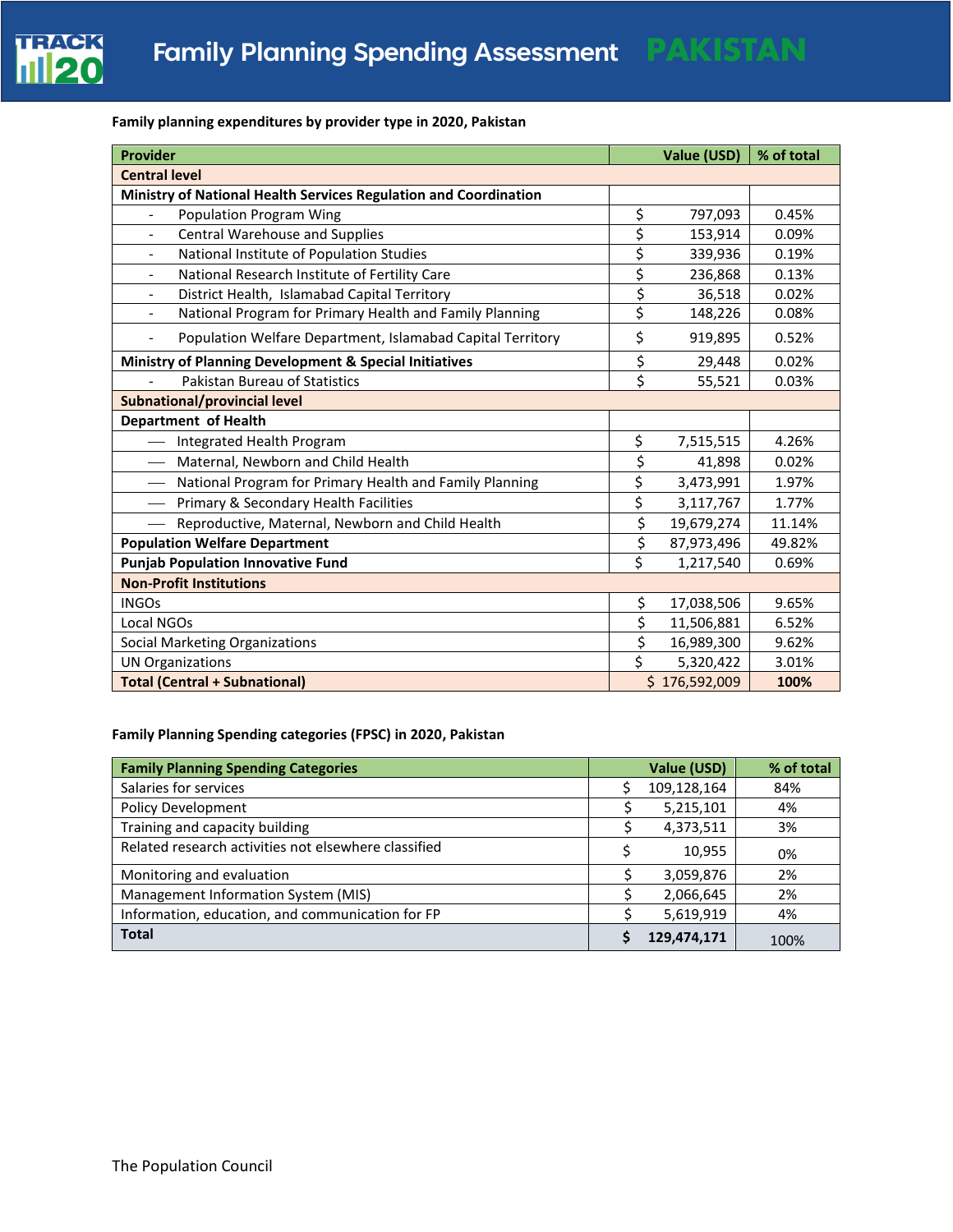

#### **Inputs/Production Factors/objects of expenditures in 2020**

| <b>Family Planning Production Factors</b>           | Value (USD) | % of total |
|-----------------------------------------------------|-------------|------------|
| Consulting services                                 | 5,662,681   | 12%        |
| Contraceptives and consumables not classified above | 16,351,059  | 35%        |
| Transportation, and distribution                    | 726,258     | 2%         |
| Administrative costs not disaggregated by type      | 22,304,614  | 47%        |
| Equipment not broken down by type                   | 375.990     | 1%         |
| Production factors not broken down by type          | 1,697,237   | 4%         |
| <b>Total</b>                                        | 47.117.838  | 100%       |

#### **Fund flows for family planning in Pakistan**



**Note:** 

- MPD&RI = Ministry of Planning Development and Reform
- PSSD = Family Planning service statistics section
- MNHSR&C = Ministry of National Health Regulation and Coordination
- PWD = Population Welfare Department
- DoH = Department of Health
- UNO = United Nation Organizations
- INGO = International Non-Governmental Organizations
- SMOs = Social Marketing Organizations
- FWCs = Family Welfare Centers
- MSUs = Mobile Service Units
- HC = Health Center
- BHUs= Basic Health Units
- RHCs= Rural Health Centers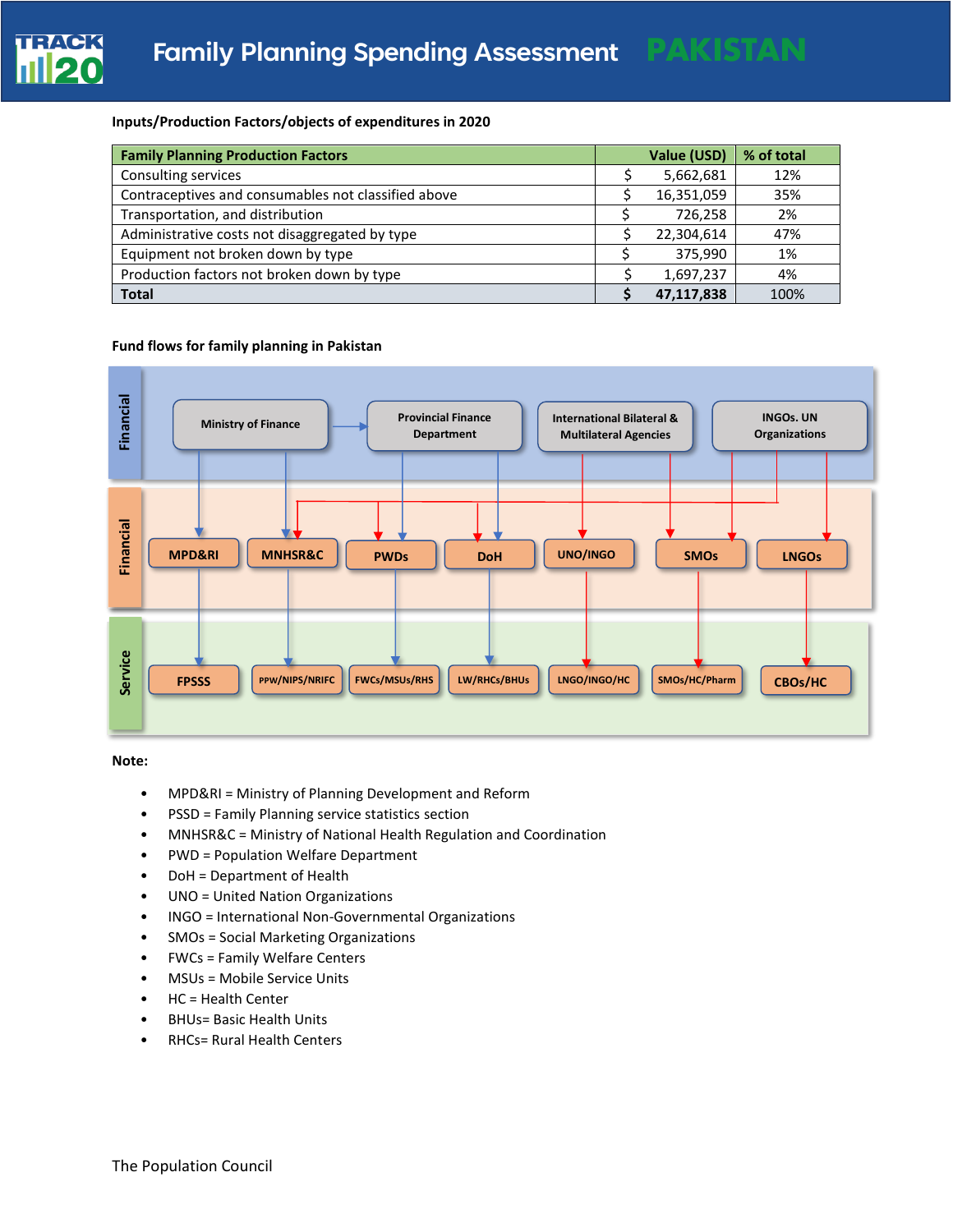

**Data Collection Plan from Public Sector in 2020, Pakistan**<<<Concrete data collection schedule is under drafting>>>

| <b>Financial Source (Form 1)</b>                                         | <b>Financial Agents (Form 1)</b>                                                  | <b>Service Providers (Form 2)</b>                                                                                                                                                                                                                                                                                                                                                                                                                                                                 |
|--------------------------------------------------------------------------|-----------------------------------------------------------------------------------|---------------------------------------------------------------------------------------------------------------------------------------------------------------------------------------------------------------------------------------------------------------------------------------------------------------------------------------------------------------------------------------------------------------------------------------------------------------------------------------------------|
| <b>Central Government</b><br>Ministry of Finance                         | <b>Ministry of National Health Services</b><br><b>Regulation and Coordination</b> | - Population Program Wing<br>- Central Warehouse and Supplies<br>- National Institute of Population<br>Studies<br>- National Research Institute of<br><b>Fertility Care</b><br>District Health, Islamabad Capital<br>Territory<br>- National Program for Primary<br><b>Health and Family Planning</b><br>- Population Welfare Department,<br><b>Islamabad Capital Territory</b>                                                                                                                   |
|                                                                          | <b>Ministry of Planning Development</b><br>and Special Initiative                 | Population and Social Planning<br>Section<br>Population<br>Welfare<br>Statistics<br>Section                                                                                                                                                                                                                                                                                                                                                                                                       |
| Subnational/provincial level<br><b>Provincial Finance</b><br>Departments | <b>Population Welfare Departments</b>                                             | - PWD, Punjab<br>- PWD, Sindh<br>- PWD, Khyber Pakhtunkhwa<br>- PWD, Balochistan<br>- PWD, AJ&K<br>- PWD, Gilgit-Baltistan                                                                                                                                                                                                                                                                                                                                                                        |
|                                                                          | <b>Department of Health</b>                                                       | - DoH, Punjab<br>DoH, Sindh<br>- PPHI, Sindh<br>DoH Khyber Pakhtunkhwa<br>National Program for Primary<br>Health<br>and Family<br>Planning<br>(Khyber Pakhtunkhwa)<br>DoH, Balochistan<br>- National Program for Primary<br>Health<br>and<br>Family<br>Planning<br>(Balochistan)<br>- PPHI, Balochistan<br>National Program for Primary<br>Health and Family Planning (AJ&K)<br>DoH Gilgit-Baltistan<br>National Program for Primary<br>and<br>Health<br>Family<br>Planning<br>(GILGIT-BALTISTAN) |
|                                                                          | <b>Punjab Population Innovative Fund</b>                                          | Punjab Population Innovative Fund                                                                                                                                                                                                                                                                                                                                                                                                                                                                 |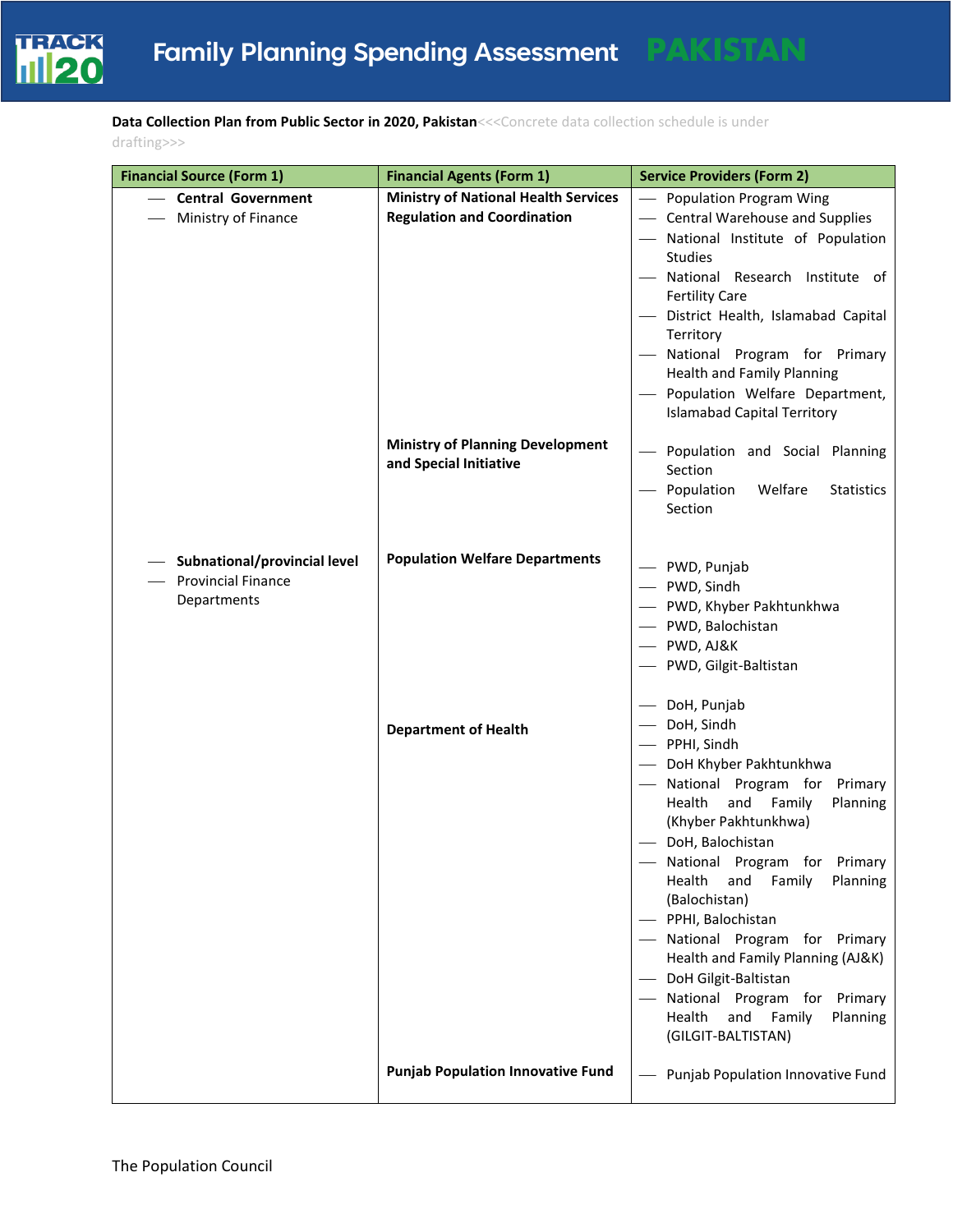

# **Data Collection Plan from Non-Profit Institutions, Social Marketing Organizations and UN Organizations**

| Financial Source (Form 1) | <b>Financial Agents (Form 1)</b>             | Service Providers (Form 2)                                     |
|---------------------------|----------------------------------------------|----------------------------------------------------------------|
| - International Donors    |                                              | - Agha Khan Health Services                                    |
| $-$ FCDO (UK)             | - PSI, Pakistan.                             | - Family Planning Association of                               |
| - DFAT (Australia)        | - Pathfinders, Pakistan<br>- UNFPA, Pakistan | Pakistan<br>- HANDS                                            |
| - UNFPA                   | - Population Council, Pakistan               | $-$ DKT                                                        |
|                           | - Agha Kha Health Services                   | — GREENSTAR                                                    |
| $-$ USAID                 | - DKT (Pakistan)                             | — IPAS                                                         |
| $-$ WHO                   | - USAID, Pakistan                            | $-$ JHPIEGO                                                    |
| - KFW                     | - WHO, Pakistan                              | - Marie Stopes Society<br>- Pathfinder International           |
|                           |                                              | - Population Council                                           |
|                           |                                              | - PSI, Pakistan                                                |
|                           |                                              | - UNFPA                                                        |
|                           |                                              | - USAID PAK                                                    |
|                           |                                              | - WFP                                                          |
|                           |                                              | $-$ WHO<br>- Chemonics                                         |
|                           |                                              | - DAFPAK                                                       |
|                           |                                              | - NRSP                                                         |
|                           |                                              | - RSPN                                                         |
|                           |                                              | - JSI, Pakistan                                                |
|                           |                                              | - Akhtar Hameed                                                |
|                           |                                              | - AHKRC                                                        |
|                           |                                              | - Association<br>for<br>Mothers<br>&                           |
|                           |                                              | Newborns (AMAN)                                                |
|                           |                                              | - National Committee for Maternal<br>& Neonatal Health (NCMNH) |
|                           |                                              | - SRSP                                                         |
|                           |                                              | - Takhleeq foundation                                          |
|                           |                                              | - Taragee Foundation                                           |
|                           |                                              | - Thar foundation                                              |
|                           |                                              | - The Rotary Foundation                                        |
|                           |                                              | - Balochistan<br>Rural<br>Support                              |
|                           |                                              | Program                                                        |
|                           |                                              | - HELP                                                         |
|                           |                                              | - Khwendo Kor                                                  |